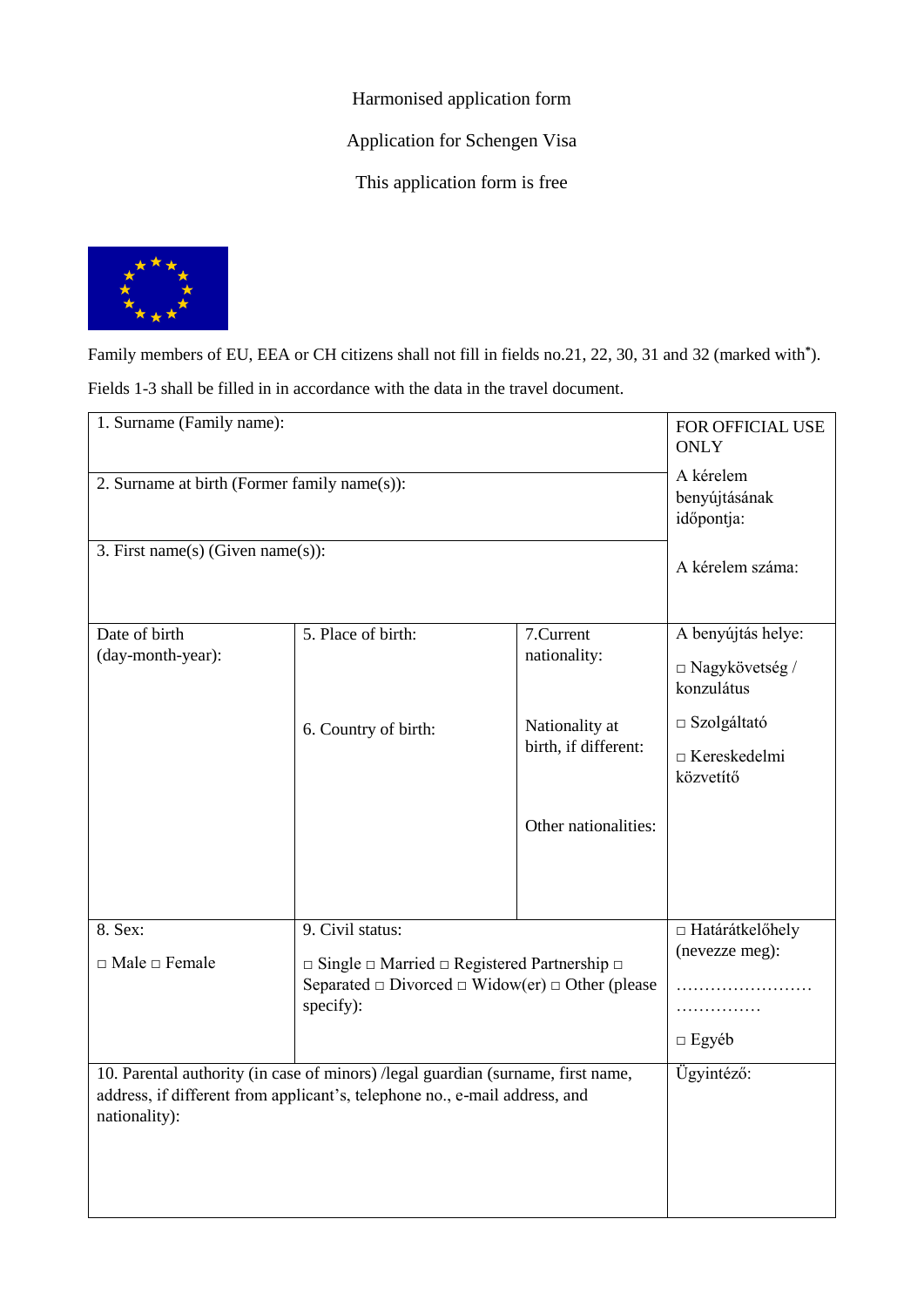| 11. National identity number, where applicable:                                                                                                                                                                   |                       |                     | Támogató<br>dokumentumok:          |                           |                                      |
|-------------------------------------------------------------------------------------------------------------------------------------------------------------------------------------------------------------------|-----------------------|---------------------|------------------------------------|---------------------------|--------------------------------------|
| 12. Type of travel document:                                                                                                                                                                                      |                       |                     | $\Box$ Úti okmány                  |                           |                                      |
| $\Box$ Ordinary passport $\Box$ Diplomatic passport $\Box$ Service passport $\Box$ Official passport                                                                                                              |                       |                     |                                    |                           | □ Anyagi fedezet                     |
| $\square$ Special passport<br>$\Box$ Other travel document (please specify):                                                                                                                                      |                       |                     |                                    |                           | $\Box$ Meghívás                      |
|                                                                                                                                                                                                                   |                       |                     |                                    |                           |                                      |
| 13. Number of travel<br>document:                                                                                                                                                                                 | 14. Date of<br>issue: | 15. Valid<br>until: |                                    | 16. Issued by (country):  | $\Box$ Utazási<br>egészségbiztosítás |
|                                                                                                                                                                                                                   |                       |                     |                                    |                           | □ Közlekedési eszköz                 |
| 17. Personal data of the family member who is an EU, EEA or CH citizen if<br>applicable                                                                                                                           |                       |                     |                                    | $\Box$ Egyéb:             |                                      |
| Surname (Family name):<br>First name(s) (Given name(s)):                                                                                                                                                          |                       |                     | Vízumhatározat:                    |                           |                                      |
|                                                                                                                                                                                                                   |                       |                     |                                    |                           | $\Box$ Elutasítva                    |
| Date of birth                                                                                                                                                                                                     | Nationality:          |                     |                                    | Number of travel document | $\Box$ Kiadva:                       |
| (day-month-year):                                                                                                                                                                                                 |                       |                     |                                    | or ID card:               | $\Box A$                             |
|                                                                                                                                                                                                                   |                       |                     |                                    |                           | $\Box$ C                             |
| 18. Family relationship with an EU, EEA or CH citizen if applicable:                                                                                                                                              |                       |                     | $\Box$ LTV                         |                           |                                      |
| $\Box$ spouse $\Box$ child $\Box$ grandchild $\Box$ dependent ascendant<br>$\Box$ Registered Partnership $\Box$ other:                                                                                            |                       |                     | $\Box$ Ervényes:                   |                           |                                      |
| 19. Applicant's home address and e-mail address:                                                                                                                                                                  |                       |                     |                                    | Telephone no.:            | $\ldots$ -tól/-től                   |
|                                                                                                                                                                                                                   |                       |                     |                                    |                           | $\ldots$ -ig                         |
| 20. Residence in a country other than the country of current nationality:                                                                                                                                         |                       |                     |                                    |                           |                                      |
| $\Box$ No                                                                                                                                                                                                         |                       |                     |                                    |                           |                                      |
| $\Box$ Yes. Residence permit or equivalent  No.<br>Valid until                                                                                                                                                    |                       |                     |                                    |                           |                                      |
|                                                                                                                                                                                                                   |                       |                     |                                    |                           | Beutazások száma:                    |
| *21. Current occupation:                                                                                                                                                                                          |                       |                     |                                    |                           |                                      |
| * 22. Employer and employer's address and telephone number. For students, name                                                                                                                                    |                       |                     | $\Box$ 1 $\Box$ 2 $\Box$ Többszöri |                           |                                      |
| and address of educational establishment:                                                                                                                                                                         |                       |                     | Napok száma:                       |                           |                                      |
|                                                                                                                                                                                                                   |                       |                     |                                    |                           |                                      |
| 23. Purpose(s) of the journey:                                                                                                                                                                                    |                       |                     |                                    |                           |                                      |
| $\Box$ Tourism $\Box$ Business $\Box$ Visiting family or friends $\Box$ Cultural $\Box$ Sports $\Box$ Official<br>visit $\Box$ Medical reasons $\Box$ Study $\Box$ Airport transit $\Box$ Other (please specify): |                       |                     |                                    |                           |                                      |
|                                                                                                                                                                                                                   |                       |                     |                                    |                           |                                      |
| 24. Additional information on purpose of stay:                                                                                                                                                                    |                       |                     |                                    |                           |                                      |
|                                                                                                                                                                                                                   |                       |                     |                                    |                           |                                      |
|                                                                                                                                                                                                                   |                       |                     |                                    |                           |                                      |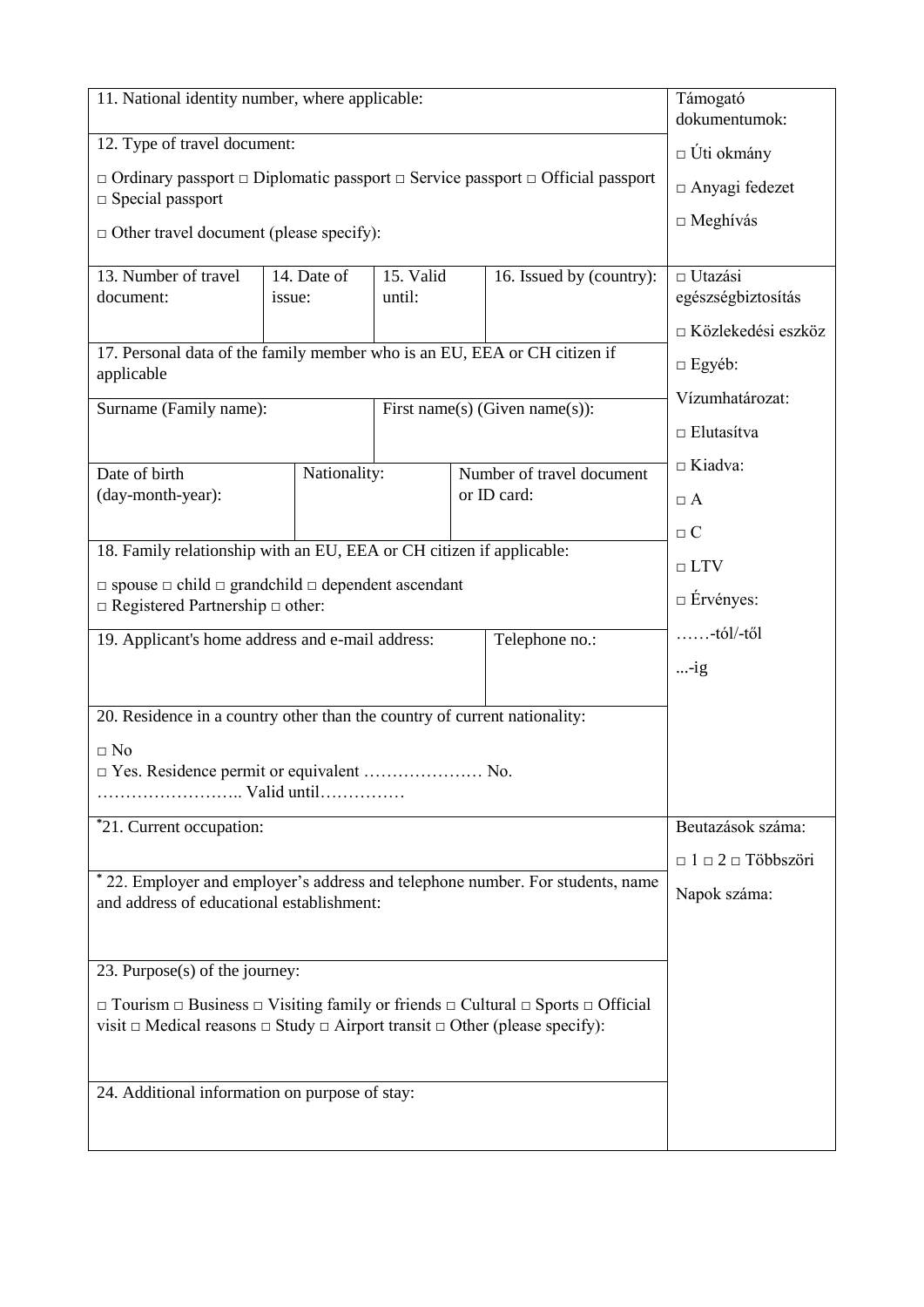| 25. Member State of main destination                                              | 26. Member State of first entry: |  |
|-----------------------------------------------------------------------------------|----------------------------------|--|
|                                                                                   |                                  |  |
| (and other Member States of                                                       |                                  |  |
| destination, if applicable):                                                      |                                  |  |
|                                                                                   |                                  |  |
|                                                                                   |                                  |  |
|                                                                                   |                                  |  |
| 27. Number of entries requested:                                                  |                                  |  |
| $\Box$ Single entry $\Box$ Two entries $\Box$ Multiple entries                    |                                  |  |
|                                                                                   |                                  |  |
| Intended date of arrival of the first intended stay in the Schengen area:         |                                  |  |
|                                                                                   |                                  |  |
| Intended date of departure from the Schengen area after the first intended stay:  |                                  |  |
|                                                                                   |                                  |  |
|                                                                                   |                                  |  |
| 28. Fingerprints collected previously for the purpose of applying for a Schengen  |                                  |  |
| visa: $\square$ No $\square$ Yes.                                                 |                                  |  |
|                                                                                   |                                  |  |
| Date, if known  Visa sticker number, if known                                     |                                  |  |
|                                                                                   |                                  |  |
|                                                                                   |                                  |  |
|                                                                                   |                                  |  |
| 29. Entry permit for the final country of destination, where applicable:          |                                  |  |
|                                                                                   |                                  |  |
|                                                                                   |                                  |  |
| .                                                                                 |                                  |  |
|                                                                                   |                                  |  |
| * 30. Surname and first name of the inviting person(s) in the Member State(s). If |                                  |  |
| not applicable, name of hotel(s) or temporary accommodation(s) in the             |                                  |  |
| Member State(s):                                                                  |                                  |  |
|                                                                                   |                                  |  |
|                                                                                   |                                  |  |
|                                                                                   |                                  |  |
|                                                                                   |                                  |  |
| Address and e-mail address of inviting                                            | Telephone no.:                   |  |
| person(s)/hotel(s)/temporary                                                      |                                  |  |
| $accommodation(s)$ :                                                              |                                  |  |
|                                                                                   |                                  |  |
|                                                                                   |                                  |  |
|                                                                                   |                                  |  |
|                                                                                   |                                  |  |
| *31. Name and address of inviting company/organisation:                           |                                  |  |
|                                                                                   |                                  |  |
|                                                                                   |                                  |  |
|                                                                                   |                                  |  |
|                                                                                   |                                  |  |
| Surname, first name, address,                                                     | Telephone no. of                 |  |
|                                                                                   |                                  |  |
| telephone no., and e-mail address of                                              | company/organisation:            |  |
| contact person in                                                                 |                                  |  |
| company/organisation:                                                             |                                  |  |
|                                                                                   |                                  |  |
|                                                                                   |                                  |  |
|                                                                                   |                                  |  |
|                                                                                   |                                  |  |
|                                                                                   |                                  |  |
|                                                                                   |                                  |  |
|                                                                                   |                                  |  |
|                                                                                   |                                  |  |
|                                                                                   |                                  |  |
| *32. Cost of travelling and living during the applicant's stay is covered:        |                                  |  |
|                                                                                   |                                  |  |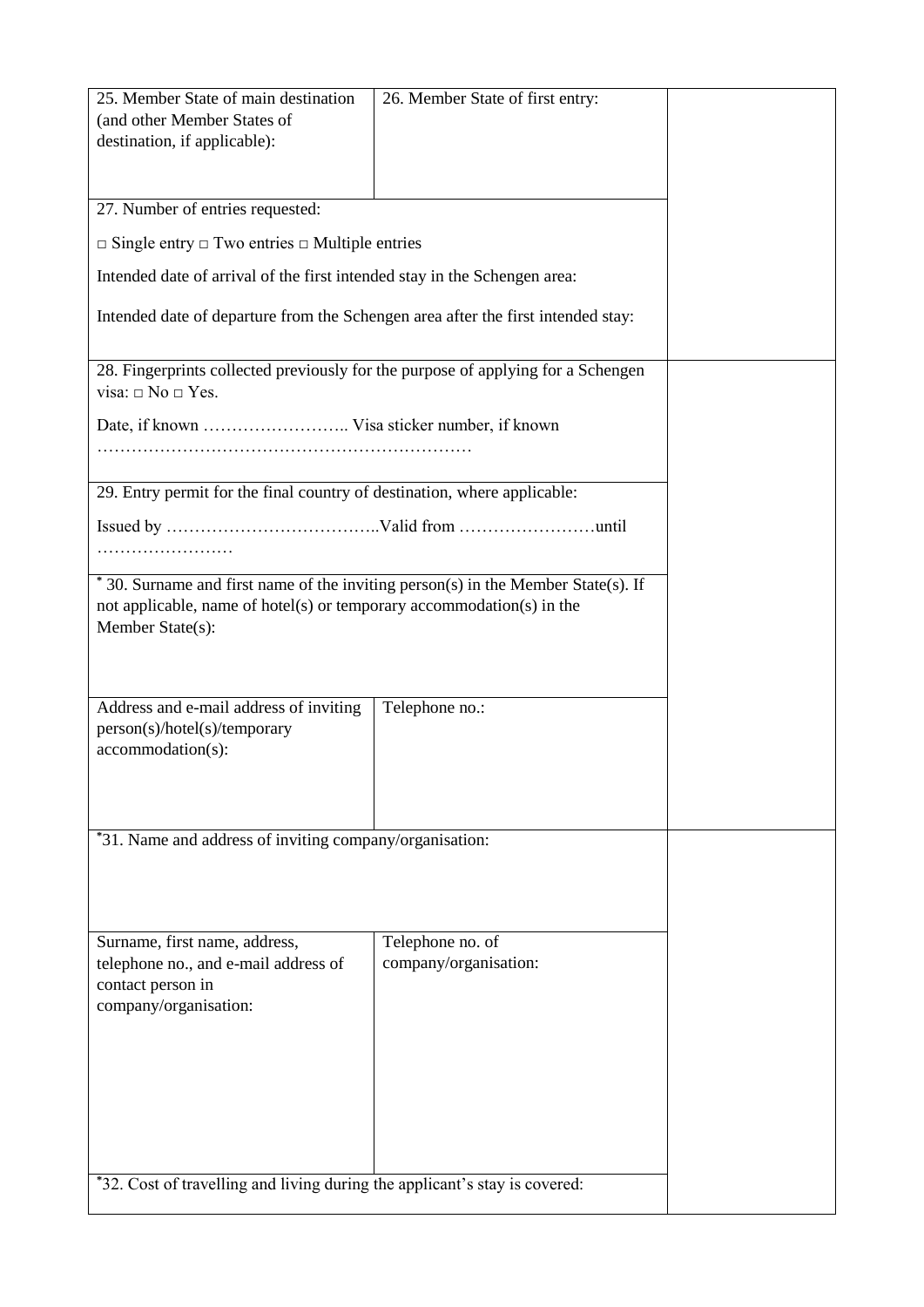| $\Box$ by the applicant himself/herself | $\Box$ by a sponsor (host, company,            |  |
|-----------------------------------------|------------------------------------------------|--|
| Means of support:                       | organisation), please specify:                 |  |
| $\Box$ Cash                             | $\dots \dots \square$ referred to in field 30  |  |
| $\Box$ Traveller's cheques              | specify):                                      |  |
| $\Box$ Credit card                      | Means of support:                              |  |
| $\Box$ Pre-paid accommodation           | $\Box$ Cash                                    |  |
| $\Box$ Pre-paid transport               | $\Box$ Accommodation provided                  |  |
| $\Box$ Other (please specify):          | $\Box$ All expenses covered during<br>the stay |  |
|                                         | $\Box$ Pre-paid transport                      |  |
|                                         | $\Box$ Other (please specify):                 |  |
|                                         |                                                |  |

I am aware that the visa fee is not refunded if the visa is refused.

Applicable in case a multiple-entry visa is applied for:

I am aware of the need to have an adequate travel medical insurance for my first stay and any subsequent visits to the territory of Member States.

I am aware of and consent to the following: the collection of the data required by this application form and the taking of my photograph and, if applicable, the taking of fingerprints, are mandatory for the examination of the application; and any personal data concerning me which appear on the application form, as well as my fingerprints and my photograph will be supplied to the relevant authorities of the Member States and processed by those authorities, for the purposes of a decision on my application.

Such data as well as data concerning the decision taken on my application or a decision whether to annul, revoke or extend a visa issued will be entered into, and stored in the Visa Information System (VIS) for a maximum period of five years, during which it will be accessible to the visa authorities and the authorities competent for carrying out checks on visas at external borders and within the Member States, immigration and asylum authorities in the Member States for the purposes of verifying whether the conditions for the legal entry into, stay and residence on the territory of the Member States are fulfilled, of identifying persons who do not or who no longer fulfil these conditions, of examining an asylum application and of determining responsibility for such examination. Under certain conditions the data will be also available to designated authorities of the Member States and to Europol for the purpose of the prevention, detection and investigation of terrorist offences and of other serious criminal offences. The authority of the Member State responsible for processing the data is: National Directorate General for Aliens Policing; Address: H- 1117 Budapest, Budafoki út 60. Tel.: +36 1 4639100].

I am aware that I have the right to obtain, in any of the Member States, notification of the data relating to me recorded in the VIS and of the Member State which transmitted the data, and to request that data relating to me which are inaccurate be corrected and that data relating to me processed unlawfully be deleted. At my express request, the authority examining my application will inform me of the manner in which I may exercise my right to check the personal data concerning me and have them corrected or deleted, including the related remedies according to the national law of the Member State concerned. The national supervisory authority of that Member State [Authority for Data Protection and Freedom of Information; Address: H-1125 Budapest, Szilágyi Erzsébet fasor 22/C.; Tel.: +36 (1) 391-1400; Fax: +36 (1) 391-1410; e-mail: [ugyfelszolgalat@naih.hu](mailto:ugyfelszolgalat@naih.hu) website[: www.naih.hu](http://www.naih.hu/) ] will hear claims concerning the protection of personal data. will hear claims concerning the protection of personal data.

I declare that to the best of my knowledge all particulars supplied by me are correct and complete. I am aware that any false statements will lead to my application being rejected or to the annulment of a visa